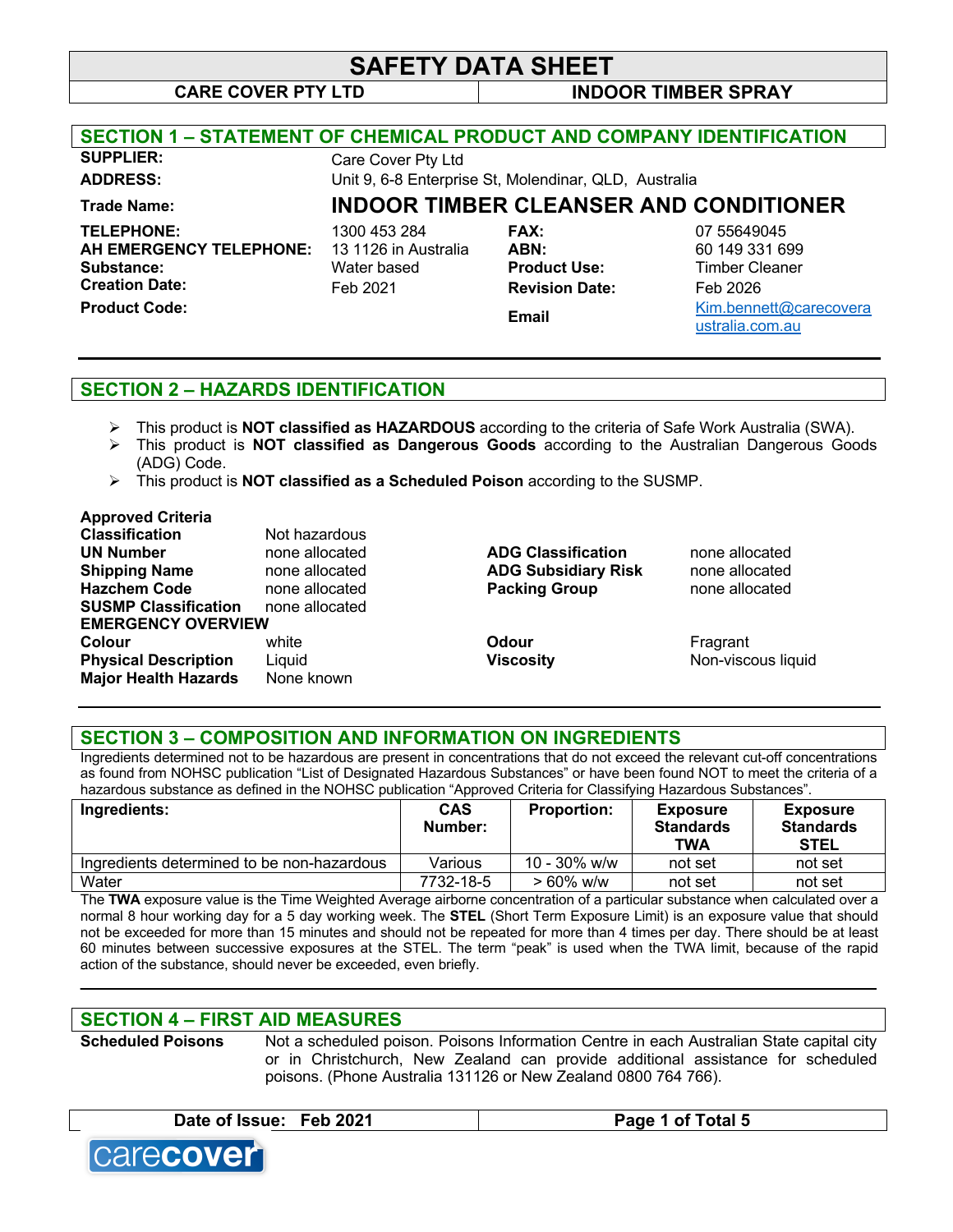| <b>SAFETY DATA SHEET</b>  |                            |  |
|---------------------------|----------------------------|--|
| <b>CARE COVER PTY LTD</b> | <b>INDOOR TIMBER SPRAY</b> |  |
|                           |                            |  |

| <b>First Aid Facilities</b> | Normal washroom facilities.                                                                                                                                                                                |
|-----------------------------|------------------------------------------------------------------------------------------------------------------------------------------------------------------------------------------------------------|
| <b>Skin contact</b>         | Wash skin with water. Seek medical advice (e.g. doctor) if any irritation, burning or<br>redness develops.                                                                                                 |
| Eye contact                 | Immediately irrigate with water for at least 20 minutes. Eyelids to be held open. Seek<br>medical advice (e.g. ophthalmologist) if any irritation persists.                                                |
| Ingestion                   | Do NOT induce vomiting. Rinse mouth thoroughly with water immediately. Give water to<br>drink. If vomiting occurs, give further water to achieve effective dilution. Seek medical<br>advice (e.g. doctor). |
| <b>Inhalation</b>           | Remove victim to fresh air away from exposure - avoid becoming a casualty.<br>Seek<br>medical advice (e.g. doctor) if any symptoms persist.                                                                |
| <b>Advice to Doctor</b>     | Treat symptomatically. All treatments should be based on observed signs and symptoms<br>of distress of the patient.                                                                                        |
| <b>Aggravated Medical</b>   |                                                                                                                                                                                                            |
| <b>Conditions</b>           | None known.                                                                                                                                                                                                |

## **SECTION 5 – FIRE FIGHTING MEASURES**

| <b>Fire and Explosion</b>  |                                                                                                                                                                                                                                    |
|----------------------------|------------------------------------------------------------------------------------------------------------------------------------------------------------------------------------------------------------------------------------|
| <b>Hazards</b>             | Water based. Not combustible - if involved in a fire, may emit toxic fumes.                                                                                                                                                        |
| <b>Extinguishing Media</b> | Use an extinguishing media suitable for surrounding fires.                                                                                                                                                                         |
| <b>Fire Fighting</b>       | Keep containers exposed to extreme heat cool with water spray. Fire fighters to wear<br>self-contained breathing apparatus if risk of exposure to products of combustion or<br>decomposition. Evacuate area - move upwind of fire. |
| <b>Flash Point</b>         | Not combustible                                                                                                                                                                                                                    |

### **SECTION 6 – ACCIDENTAL RELEASE MEASURES**

**Occupational Release** Minor spills do not normally need any special clean-up measures - simply rinse with water. In the event of a major spill, prevent spillage from entering drains or water courses. For large spills, or tank rupture, stop leak if safe to do so. Wear appropriate protective

equipment as in section 8 below to prevent skin and eye contamination. Spilt material may result in a slip hazard and should be absorbed into dry, inert material (e.g. sand, earth or vermiculite), which then can be put into appropriately labelled drums for disposal by an approved agent according to local conditions. Residual deposits will remain slippery. Wash area down with excess water. If contamination of sewers or waterways has occurred advise the local emergency services. In the event of a large spillage notify the local environment protection authority or emergency services.

| <b>SECTION 7 - HANDLING AND STORAGE</b> |                                                                                                                                                                                             |  |
|-----------------------------------------|---------------------------------------------------------------------------------------------------------------------------------------------------------------------------------------------|--|
| <b>Handling</b>                         | Avoid contact with incompatible materials. When handling, DO NOT eat, drink or smoke.                                                                                                       |  |
|                                         | Keep containers closed. Avoid physical damage to containers. As with any chemical<br>product, wash hands with water after handling.                                                         |  |
| <b>Storage</b>                          | Store in a cool, dry, place with good ventilation. Avoid storing in aluminum and light alloy<br>containers. Store away from incompatible materials (Section 10). Keep containers<br>closed. |  |

**Date of Issue: Feb 2021 Page 2 of Total 5**

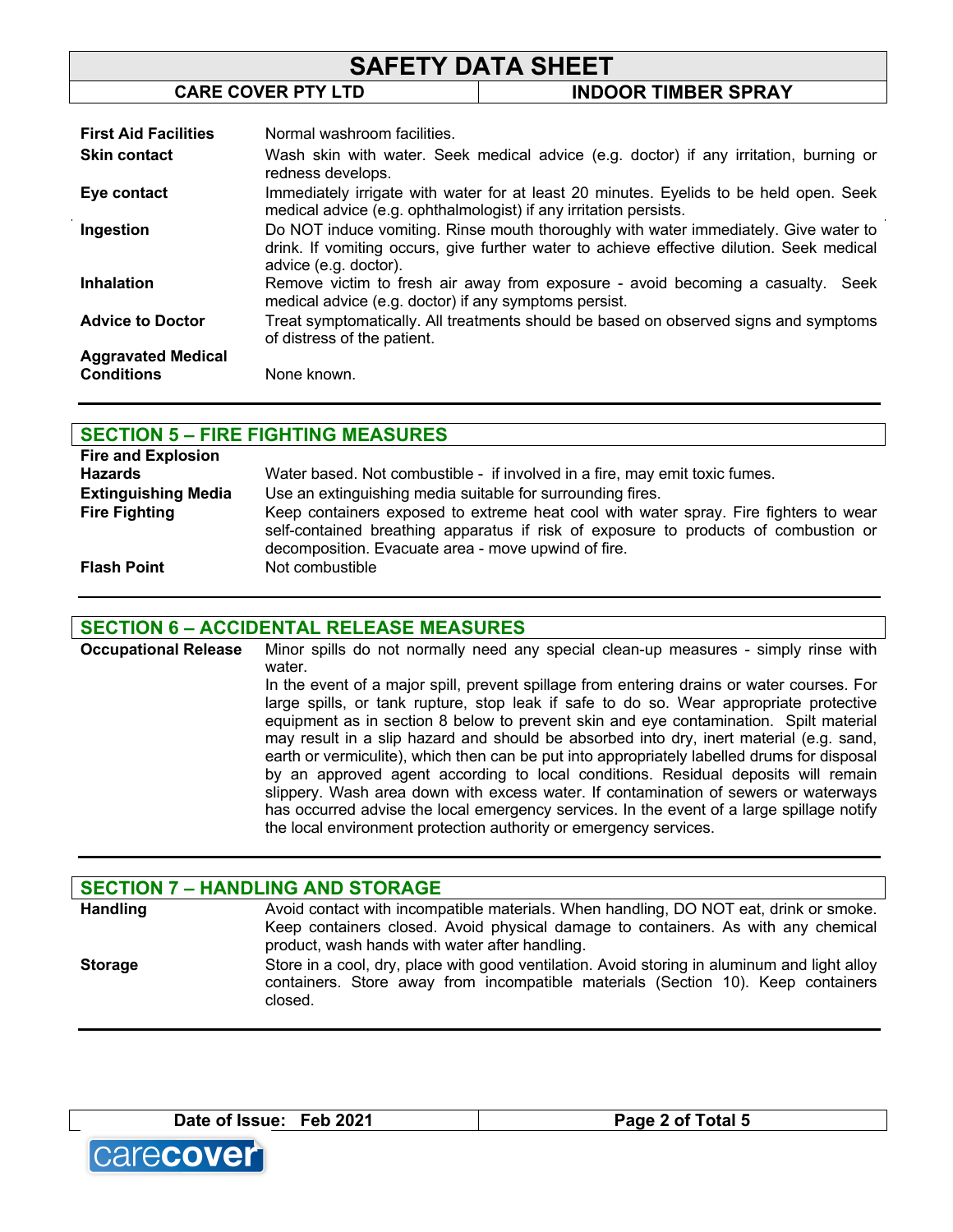**CARE COVER PTY LTD INDOOR TIMBER SPRAY**

| <b>SECTION 8 - EXPOSURE CONTROLS AND PERSONAL PROTECTION</b>                 |                                               |                                                                       |                                                                                                                                                                                                                                                                                                                                                                                                                |
|------------------------------------------------------------------------------|-----------------------------------------------|-----------------------------------------------------------------------|----------------------------------------------------------------------------------------------------------------------------------------------------------------------------------------------------------------------------------------------------------------------------------------------------------------------------------------------------------------------------------------------------------------|
| <b>Exposure Limits</b>                                                       |                                               |                                                                       | National Occupational Exposure Limits, as published by Safe Work Australia:                                                                                                                                                                                                                                                                                                                                    |
|                                                                              |                                               | Time-weighted Average (TWA): None established for specific product.   |                                                                                                                                                                                                                                                                                                                                                                                                                |
|                                                                              |                                               | See SECTION 3 for Exposure Limits of individual ingredients.          |                                                                                                                                                                                                                                                                                                                                                                                                                |
|                                                                              |                                               |                                                                       | Short Term Exposure Limit (STEL): None established for specific product.                                                                                                                                                                                                                                                                                                                                       |
|                                                                              |                                               | See SECTION 3 for Exposure Limits of individual ingredients.          |                                                                                                                                                                                                                                                                                                                                                                                                                |
| <b>Biological Limit Value</b>                                                | None established for product.                 |                                                                       |                                                                                                                                                                                                                                                                                                                                                                                                                |
| <b>Engineering Controls</b>                                                  | None required.                                |                                                                       |                                                                                                                                                                                                                                                                                                                                                                                                                |
| <b>Personal Protective</b>                                                   |                                               |                                                                       | This product is a household cleaning product for timber and furniture and is not classified                                                                                                                                                                                                                                                                                                                    |
| <b>Equipment</b>                                                             | to risk assessments undertaken.<br>available; |                                                                       | as hazardous according to the criteria of Worksafe Australia. Use good occupational<br>work practice. The use of protective clothing and equipment depends upon the degree<br>and nature of exposure. Final choice of appropriate protection will vary according to<br>individual circumstances i.e. methods of handling or engineering controls and according<br>The following protective equipment should be |
| <b>Eye Protection</b>                                                        |                                               |                                                                       |                                                                                                                                                                                                                                                                                                                                                                                                                |
|                                                                              |                                               | Generally not required to handle the product as per label directions. | The use of safety glasses with side shield protection, goggles or face shield is<br>recommended to handle in quantity, cleaning up spills, decanting, etc. Contact lenses<br>pose a special hazard; soft lenses may absorb irritants and all lenses concentrate them.                                                                                                                                          |
| <b>Skin Protection</b>                                                       |                                               |                                                                       |                                                                                                                                                                                                                                                                                                                                                                                                                |
|                                                                              | cleaning up spills, decanting, etc.           | Generally not required to handle the product as per label directions. | Overalls, work boots and elbow length gloves (as per AS/NZS 2161, or as recommended<br>by supplier) are recommended for handling the concentrated product in quantity,                                                                                                                                                                                                                                         |
| <b>Protective Material</b>                                                   |                                               |                                                                       | Material suitable for detergent contact – Butyl rubber, Natural Latex, Neoprene, PVC,                                                                                                                                                                                                                                                                                                                          |
| <b>Types</b>                                                                 | and Nitrile.                                  |                                                                       |                                                                                                                                                                                                                                                                                                                                                                                                                |
| <b>Respirator</b>                                                            |                                               | Generally not required to handle the product as per label directions. |                                                                                                                                                                                                                                                                                                                                                                                                                |
|                                                                              |                                               |                                                                       |                                                                                                                                                                                                                                                                                                                                                                                                                |
| <b>SECTION 9 - PHYSICAL AND CHEMICAL PROPERTIES</b><br><b>Physical State</b> | Non-viscous liquid                            | Colour                                                                | White liquid                                                                                                                                                                                                                                                                                                                                                                                                   |
|                                                                              |                                               |                                                                       |                                                                                                                                                                                                                                                                                                                                                                                                                |

**Volatile Organic Compounds (VOC)** 0 % v/v **Evaporation Rate** 

Approximately 100 °C **Freezing Point**<br>
Not available **Connect Construment Vapour Density** 

**Odour** Pine/eucalyptus **Specific Gravity** 1.0 – 1.05 @ 25 °C<br> **Boiling Point** Approximately 100 °C **Freezing Point** Approximately 0 °C **Vapour Pressure** Not available **Vapour Density** Not available **Flash Point**  $> 63 °C$  (not flammable) **Flammable Limits** Not applicable **Water Solubility** Miscible in all proportions **pH** 7.0 - 8.0 neat **Water Solubility** Miscible in all proportions **pH** 7.0 – 8.0 neat **Coefficient of Water/Oil Distribution** Not available **Viscosity Not available <b>Odour Threshold** Mot available<br> **Evaporation Rate** Mot available **Der Cent Volatile** Ca 90 % v/v

## **SECTION 10 – STABILITY AND REACTIVITY**

| <b>Chemical Stability</b>     | Stable at normal temperatures and pressure.                                      |
|-------------------------------|----------------------------------------------------------------------------------|
| <b>Conditions to Avoid</b>    | None known.                                                                      |
| <b>Incompatible Materials</b> | None known.                                                                      |
| <b>Hazardous</b>              | Product can decompose on combustion to form Carbon Monoxide, Carbon Dioxide, and |
| Decomposition                 | other possibly toxic gases and vapours.                                          |
|                               |                                                                                  |

Date of Issue: Feb 2021 **Page 3 of Total 5** 

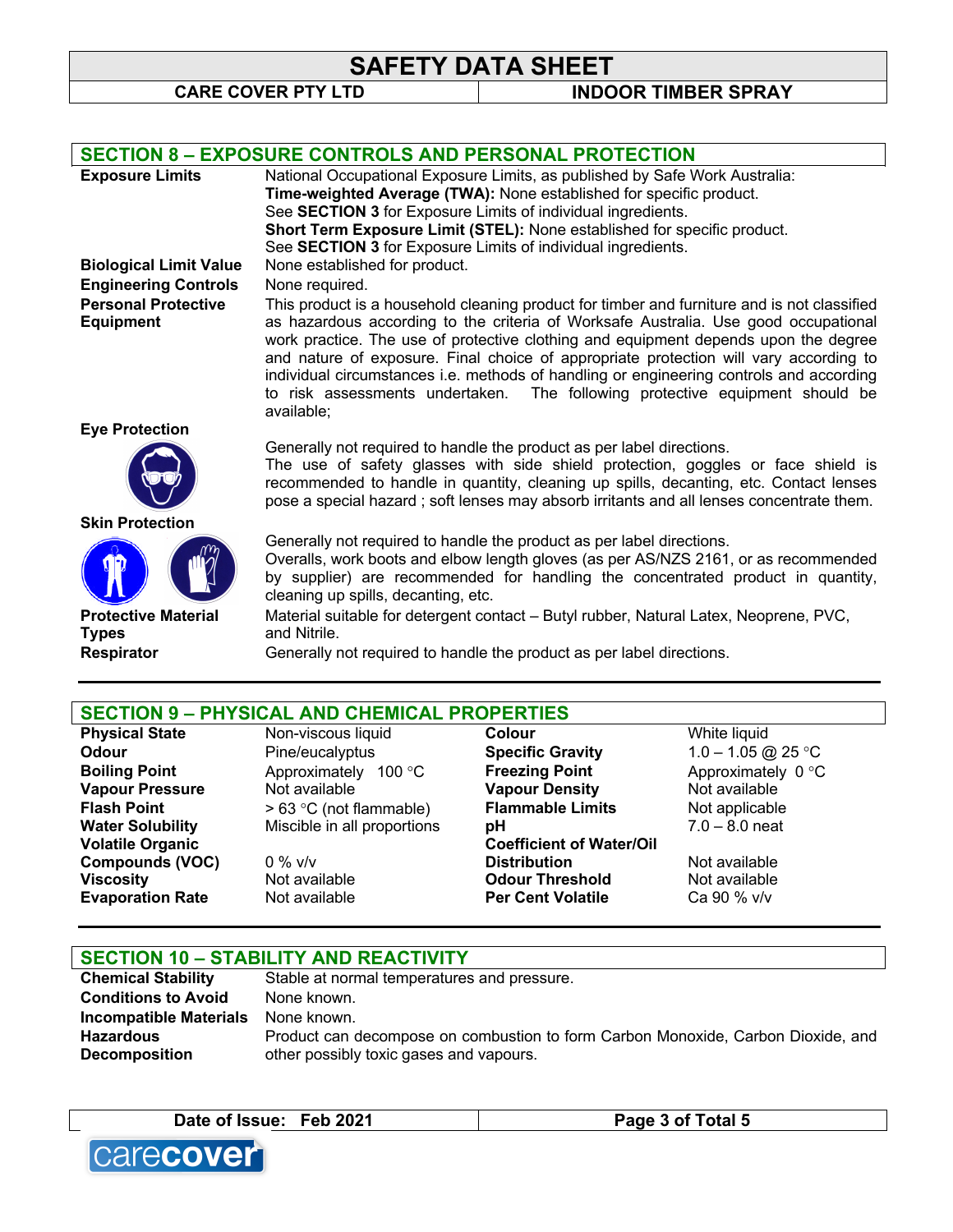\_\_\_\_\_\_\_\_\_\_\_\_\_\_\_\_\_\_\_\_\_\_\_\_\_\_\_\_\_\_\_\_\_\_\_\_\_\_\_\_\_\_\_\_\_\_\_\_\_\_\_\_\_\_\_\_\_\_\_\_\_\_\_\_\_\_\_\_\_\_\_\_\_\_\_\_\_\_\_\_\_\_\_\_\_\_\_\_\_\_\_

**CARE COVER PTY LTD INDOOR TIMBER SPRAY**

**Hazardous Reactions** None known.

| <b>SECTION 11 - TOXICOLOGICAL INFORMATION</b>       |                                                                                                         |  |
|-----------------------------------------------------|---------------------------------------------------------------------------------------------------------|--|
| <b>PRODUCT MIXTURE INFORMATION</b>                  |                                                                                                         |  |
| <b>Local Effects</b>                                | None known.                                                                                             |  |
| <b>Target Organs</b>                                | None known.                                                                                             |  |
| <b>POTENTIAL HEALTH EFFECTS</b>                     |                                                                                                         |  |
| Ingestion                                           |                                                                                                         |  |
| short term exposure                                 | Low toxicity. Ingestion of large amounts may irritate the gastric tract causing nausea and<br>vomiting. |  |
| long term exposure                                  | No information available.                                                                               |  |
| <b>Skin contact</b>                                 |                                                                                                         |  |
| short term exposure                                 | Not a known skin irritant.                                                                              |  |
| long term exposure                                  | Prolonged and repeated skin contact with undiluted solutions may induce eczematoid<br>dermatitis.       |  |
| Eye contact                                         |                                                                                                         |  |
| short term exposure                                 | Eye contact may cause mild stinging, blurring, tearing.                                                 |  |
| long term exposure                                  | No information available.                                                                               |  |
| <b>Inhalation</b>                                   |                                                                                                         |  |
| short term exposure                                 | Not an inhalation hazard.                                                                               |  |
| long term exposure                                  | No information available.                                                                               |  |
| <b>Carcinogen Status</b>                            |                                                                                                         |  |
| <b>SWA</b>                                          | No significant ingredient is classified as carcinogenic by SWA.                                         |  |
| <b>NTP</b>                                          | No significant ingredient is classified as carcinogenic by NTP.                                         |  |
| <b>IARC</b>                                         | No significant ingredient is classified as carcinogenic by IARC.                                        |  |
| <b>Medical conditions</b><br>aggravated by exposure |                                                                                                         |  |
|                                                     | No information available.                                                                               |  |

**SECTION 12 – ECOLOGICAL INFORMATION**

| <b>Fish toxicity</b>          | None available for specific product.                                                                                                                                                                                                                               |
|-------------------------------|--------------------------------------------------------------------------------------------------------------------------------------------------------------------------------------------------------------------------------------------------------------------|
| <b>Algae toxicity</b>         | None available for specific product.                                                                                                                                                                                                                               |
| <b>Invertebrates toxicity</b> | None available for specific product                                                                                                                                                                                                                                |
| <b>Toxicity to Bacteria</b>   | None available.                                                                                                                                                                                                                                                    |
| <b>OECD Biological</b>        | Individual components are known to be readily biodegradable. No hydrocarbons or                                                                                                                                                                                    |
| degradation                   | environmentally hazardous components.                                                                                                                                                                                                                              |
| General                       | Apply this product only as specified on the label. Product miscible in all proportions with<br>water. AS WITH ANY CHEMICAL PRODUCT, DO NOT DISCHARGE LARGE<br>QUANTITIES INTO DRAINS, WATERWAYS, SEWER OR ENVIRONMENT. Inform local<br>authorities if this occurs. |

#### **SECTION 13 – DISPOSAL CONSIDERATIONS**

**Disposal** To dispose of quantities of undiluted product, refer to State Land Waste Management Authority. Transfer product residues to a labelled, sealed container for disposal or recovery. Waste disposal must be by an accredited contractor. As with any chemical, do not put down the drain in quantity.

## **SECTION 14 – TRANSPORT INFORMATION**

Date of Issue: Feb 2021 **Page 4 of Total 5**